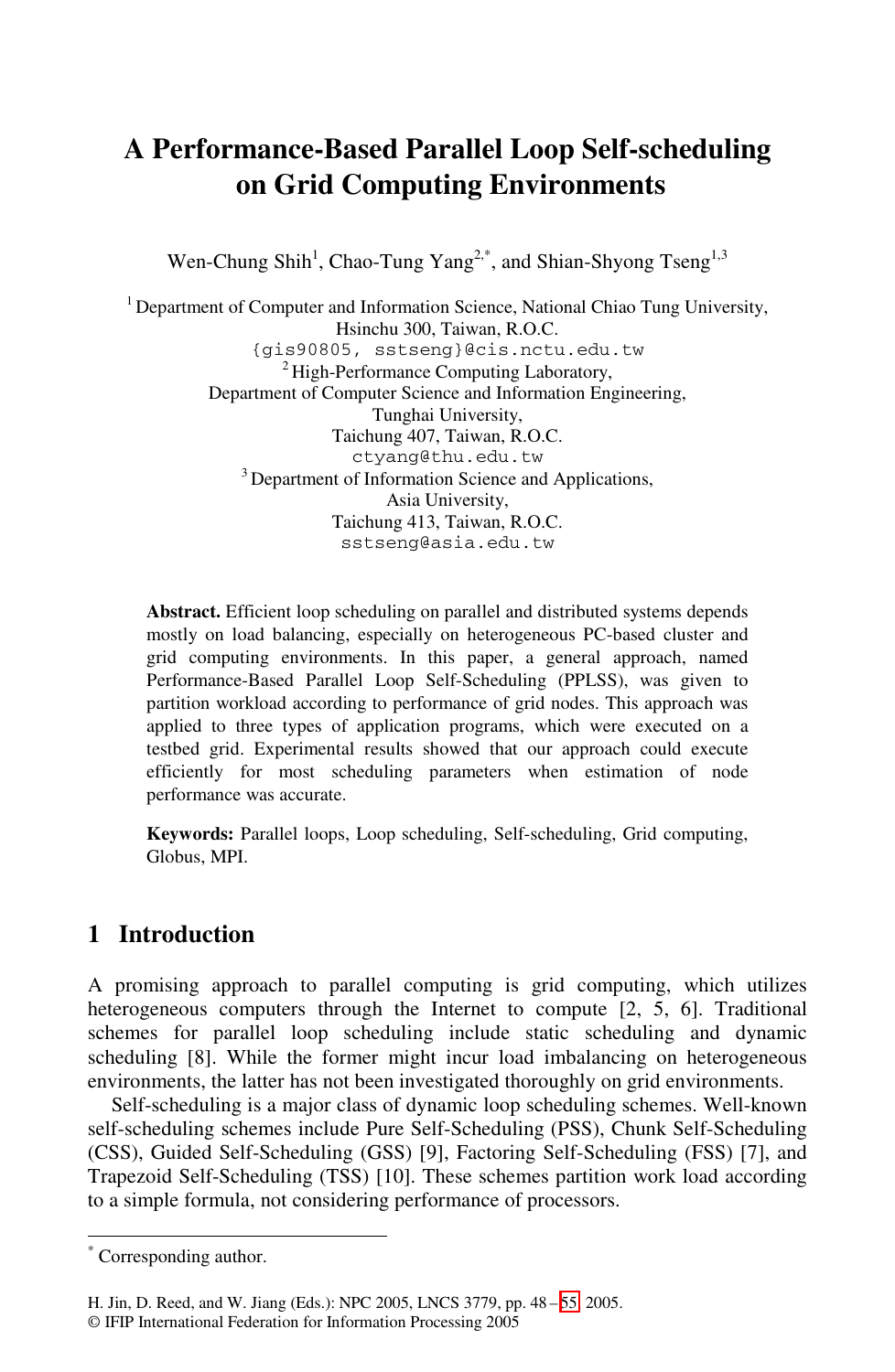In [11], a method ( $\alpha$  self-scheduling) is proposed to improve well-known selfscheduling schemes. Although this scheme partition work load according to CPU clock speed of processors, CPU could not completely represent performance of processors. In [12], an approach is proposed to adjust α scheduling parameter, but performance is still estimated only by CPU speed. In [4], a class of self-scheduling schemes is extended to heterogeneous distributed systems.

In this paper, we address the performance estimation issue in parallel loop scheduling, and propose a general approach called Performance-Based Parallel Loop Self-Scheduling (PPLSS). This approach estimates the performance ratio of each node to partition loop iterations. For verification, this approach is applied to three types of application programs.

We organize the rest of this paper as follows. Section 2 describes the background about parallel loop self-scheduling schemes. Next, our approach is presented in section 3. In section 4, our system configuration is specified and experimental results on three application programs are also reported. Finally, the conclusion is given in the last section.

### **2 Background**

In this section, related work on self-scheduling schemes is described. First, we review several well-known self-scheduling schemes. Next, two recently proposed schemes are introduced.

### **2.1 Well-Known Self-scheduling Schemes**

Traditional self-scheduling schemes operate in common. At each step, the master assigns some amount of loop iterations to an idle slave. These schemes differ in the way how the master computes the amount to next idle slave. The well-known schemes include PSS, CSS, GSS, FSS and TSS. Table 1 shows the different chunk sizes for a problem with the number of iteration *N*=1536 and the number of processor *p*=4.

| Scheme     | Sample partition size                       |
|------------|---------------------------------------------|
| <b>PSS</b> | $1, 1, 1, 1, 1, 1, 1, 1, 1, \ldots$         |
| CSS(125)   |                                             |
| <b>FSS</b> | 192, 192, 192, 192, 96, 96, 96, 96, 48,     |
| <b>GSS</b> | 384, 288, 216, 162, 122, 91, 69, 51, 39,    |
| <b>TSS</b> | 192, 180, 168, 156, 144, 132, 120, 108, 96, |

**Table 1.** Sample partition size

#### **2.2 Schemes for Cluster and Grid Environments**

In [11], the authors revise known loop self-scheduling schemes for extremely heterogeneous PC-cluster environments. The algorithm is divided into two phases. In phase one,  $\alpha$ % of workload is partitioned according to CPU clock of processors. Then, the rest of workload is scheduled according to some well-known selfscheduling in the second phase.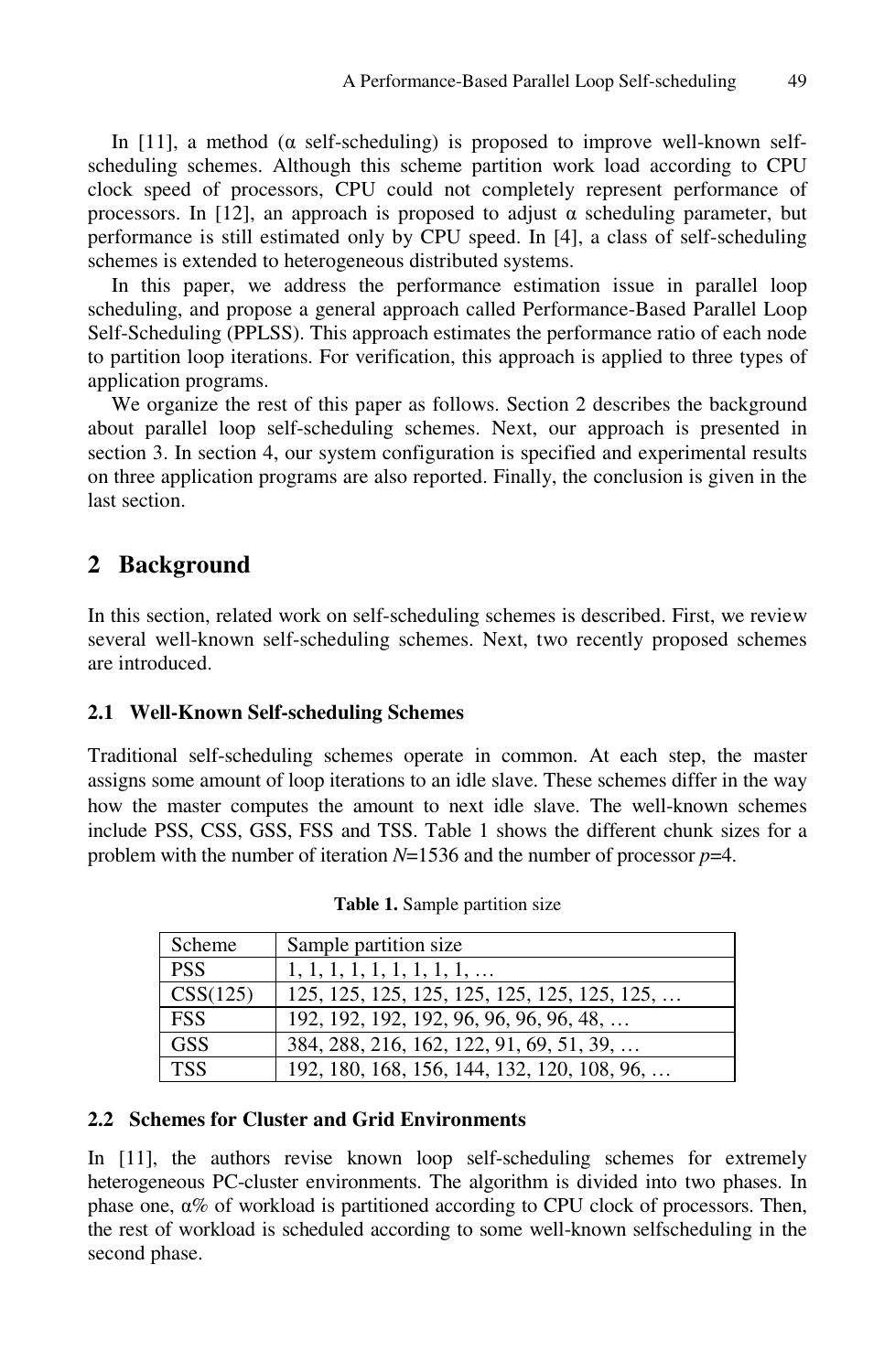In [3, 12], a new scheme for heterogeneous grid computing environments is proposed. This scheme is still a two-phased approach. However, it can adjust the  $\alpha$ scheduling parameter according to the relative heterogeneity of the environment.

## **3 Performance-Based Parallel Loop Self-scheduling (PPLSS)**

In this section, the concept of performance estimation is presented first. After that, the algorithm of our approach is described.

### **3.1 Performance Estimation**

We propose to estimate performance of each grid node, and assign work load to each node accordingly. In this paper, our performance function (PF) for node j is defined as

$$
PF_j = w \times \frac{1/T_j}{\sum_{\forall node_i \in S} 1/T_i}
$$
 (1)

where

- − S is the set of all grid nodes.
- $-$  T<sub>i</sub> is the execution time (sec.) of node i for some application program, such as matrix multiplication.
- − w is the weight of this term.

The performance ratio (PR) is defined to be the ratio of all performance functions. For instance, assume the PF of three nodes are 1/2, 1/3 and 1/4. Then, the PR is 1/2 :  $1/3$ :  $1/4$ ; i.e., the PR of the three nodes is  $6: 4:3$ . In other words, if there are 13 loop iterations, 6 iterations will be assigned to the first node, 4 iterations will be assigned to the second node, and 3 iterations will be assigned to the last one.

### **3.2 Algorithm**

The algorithm of our approach is modified from [11], and master program and slave program are listed as follows.

### **Module MASTER**

```
Gather performance ratio of all slave nodes 
r = 0;for (i = 1; i < number_of_slaves; i++) {
    partition α% of loop iterations according to the 
performance ratio; 
    send data to slave nodes; 
   r++;} 
Partition (100-\alpha)% of loop iterations into the task
queue using some known self-scheduling scheme 
Probe for returned results 
Do {
```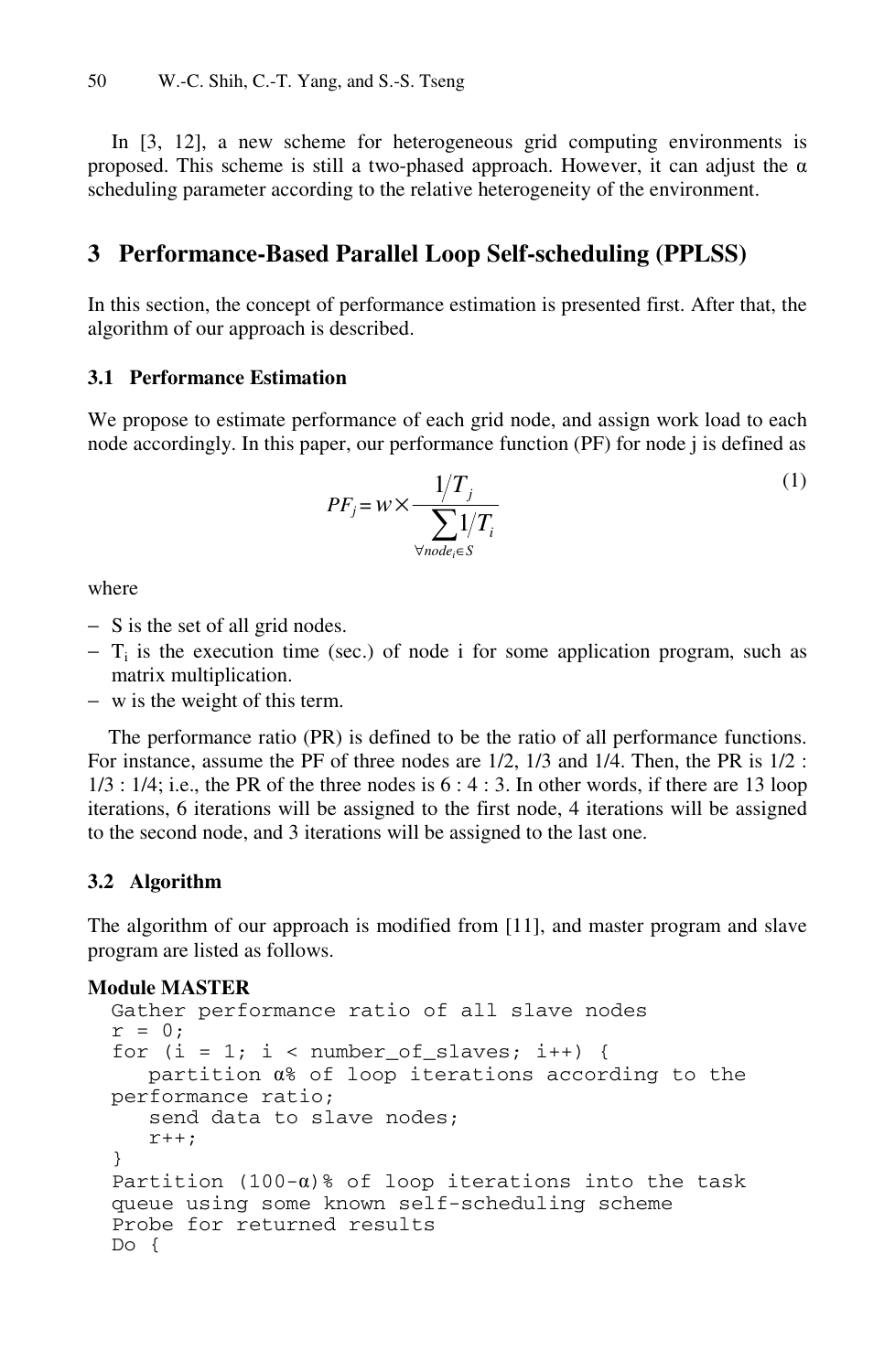```
 Distinguish source and receive returned data 
        If the task queue is not empty then 
              Send another data to the idle slave 
             r --;
             else 
              send TAG = 0 to the idle slave 
  } while (r > 0)END MASTER 
Module SLAVE
  Probe if some data in 
  While (TAG > 0) {
          Receive initial solution and size of subtask 
  work and compute to fine solution 
        Send the result to the master 
        Probe if some data in 
  } 
  END SLAVE
```
# **4 Experimental Results**

In this section, our grid configuration is presented. Then, experimental results for matrix multiplication, Mandelbrot and circuit satisfiability are shown respectively.

### **4.1 Grid Environments**

The testbed grid includes three clusters which are located in three universities respectively. Cluster 1, located in Providence University, has five nodes. One of the nodes is designated as the master node. Cluster 2, located in Hsiuping Institute of Technology, has four nodes. Cluster 3, located in Tunghai University, also has four nodes. We use the following middleware to build the grid:

- Globus Toolkit 3.0.2
- Mpich library 1.2.6

For readability of experimental results, the naming of our implementation is listed in Table 2.

| ΑP                     | Name       | Description                           |
|------------------------|------------|---------------------------------------|
| Matrix Multiplication, | G(F, T)SS  | Dynamic scheduling G(F, T)SS          |
| Mandelbrot, and        | NG(F, T)SS | Fixed $\alpha$ scheduling + G(F, T)SS |
| Circuit Satisfiability | PG(F, T)SS | Our scheduling + $G(F, T)SS$          |

**Table 2.** Description of our implementation for all programs

### **4.2 Application 1: Matrix Multiplication**

The matrix multiplication is a fundamental operation in many applications. In this subsection, we investigate how scheduling parameters influence performance. In the experiment as shown in Fig. 1(a), we find NGSS get best performance when  $\alpha = 50$ .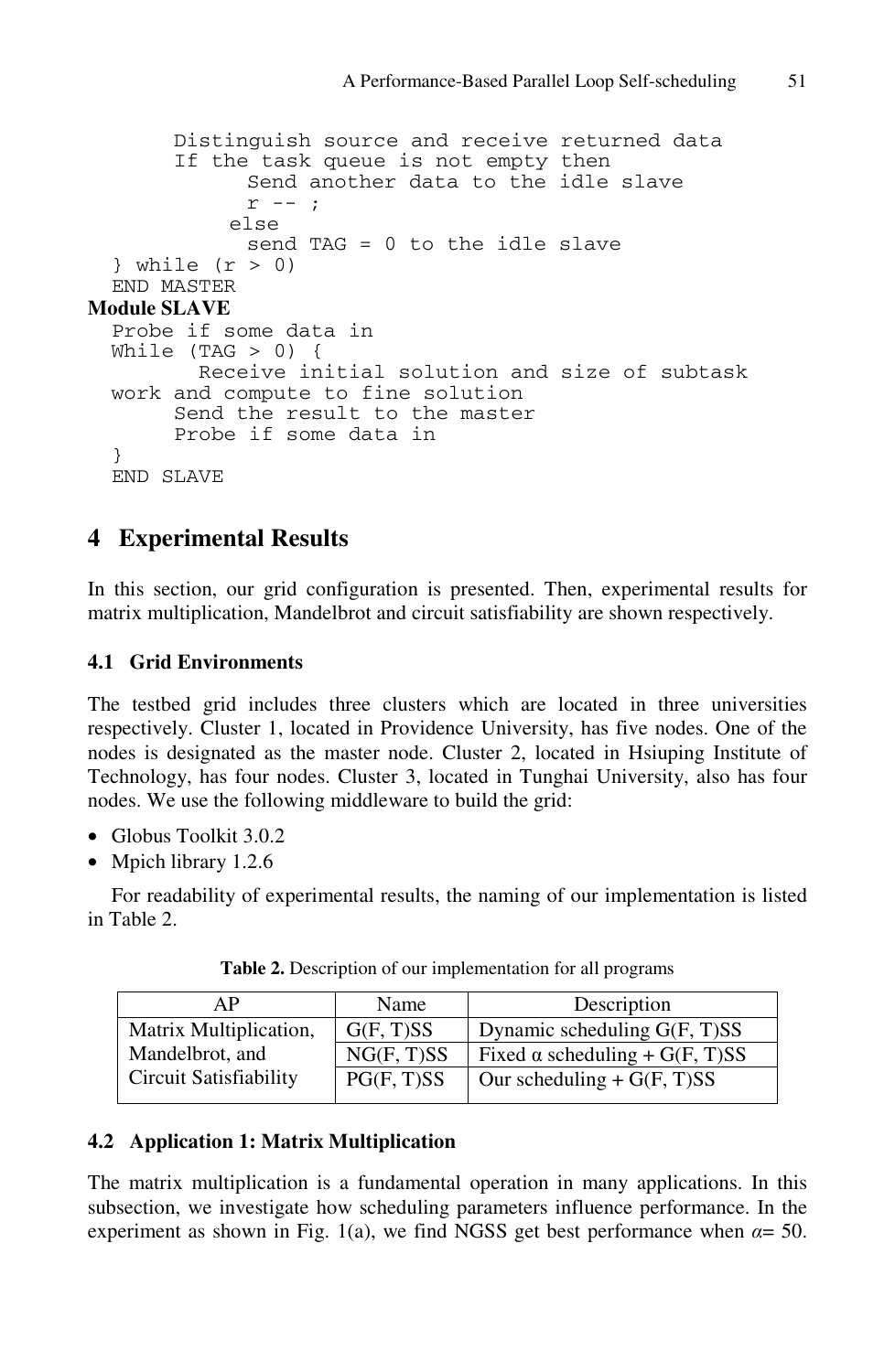

**Fig. 1.** (a)Execution time for different alpha values (b) Execution Time of Matrix Multiplication with GSS

Therefore, this value is adopted for the next experiment. Fig. 1(b) illustrates the result for *α*= 50. Although both NGSS and our PGSS seem to perform well the same, PGSS is not restricted by the selection of  $\alpha$  value. In other words, PGSS is more robust.

Fig. 2(a) illustrates the result for *α*= 30. Although FSS, NFSS and our PFSS seem to perform well the same, PFSS is not restricted by the selection of *α* value. In other words, PFSS is more robust. Fig. 2(b) illustrates the result for *α*= 30. Although TSS, NTSS and our PTSS seem to perform well the same, PTSS is not restricted by the selection of *α* value. In other words, PTSS is more robust.



**Fig. 2.** (a) Execution Time of Matrix Multiplication with FSS (b) Execution Time of Matrix Multiplication with TSS

For application of Matrix Multiplication, experimental results show that our performance-based approach is efficient and robust.

#### **4.3 Application 2: Mandelbrot**

The Mandelbrot set is a problem involving the same computation on different data points which have different convergence rates [1]. In this subsection, we investigate how scheduling parameters influence performance. In the experiment as shown in Fig. 3(a), we find NGSS get best performance when *α*= 50. Therefore, this value is adopted for the next experiment. Fig. 3(b) illustrates the result for  $\alpha = 50$ . Although both NGSS and our PGSS seem to perform well the same, PGSS is not restricted by the selection of *α* value. In other words, PGSS is more robust.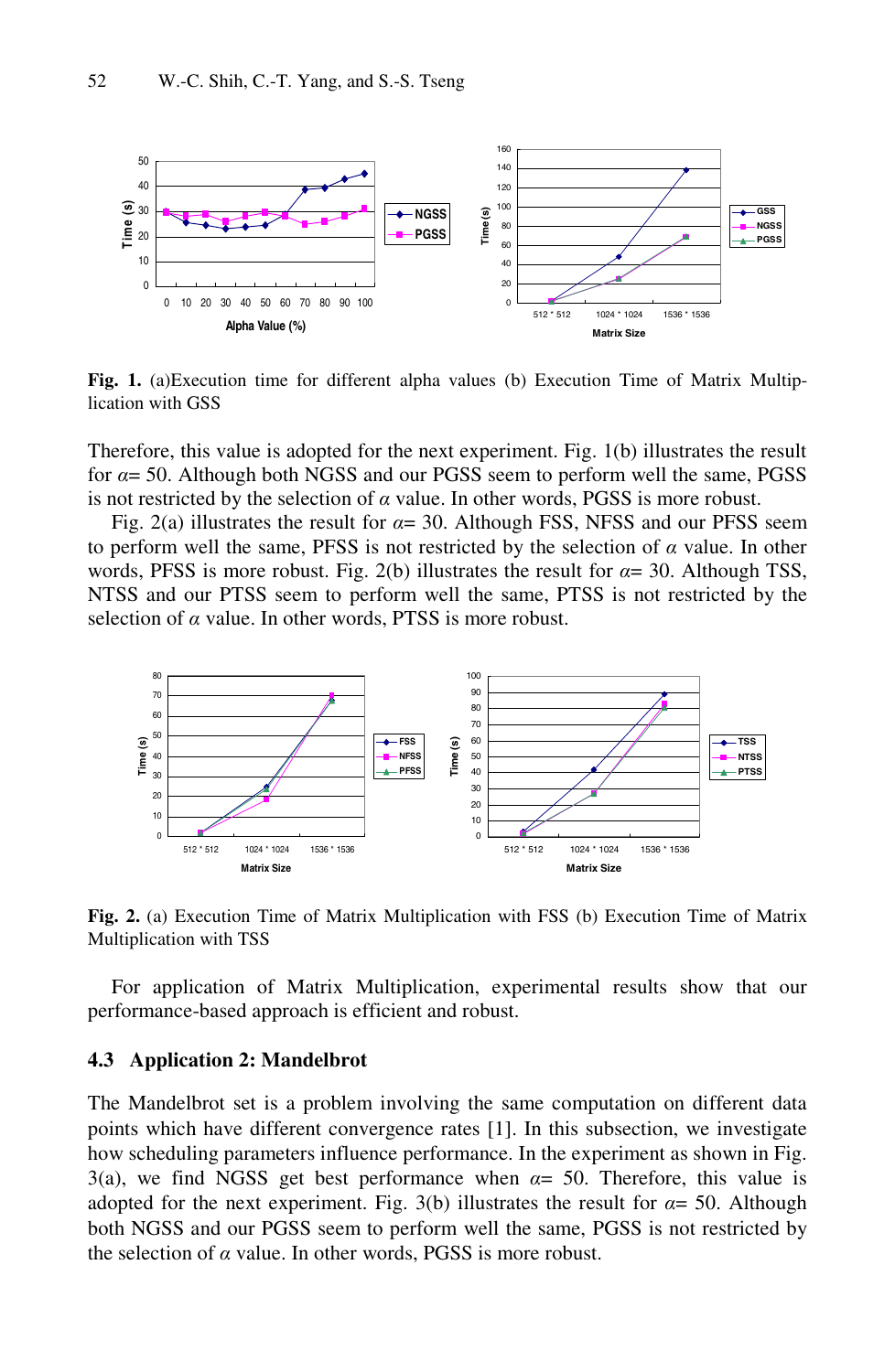

**Fig. 3.** (a)Execution time for different alpha values (b) Execution Time of Mandelbrot with GSS

Fig. 4(a) illustrates the result for  $\alpha$  = 50. Although FSS, NFSS and our PFSS seem to perform well the same, PFSS is not restricted by the selection of *α* value. In other words, PFSS is more robust. Fig. 4(b) illustrates the result for  $\alpha$ = 50. Although TSS, NTSS and our PTSS seem to perform well the same, PTSS is not restricted by the selection of *α* value. In other words, PTSS is more robust.



**Fig. 4.** (a) Execution Time of Mandelbrot with FSS (b) Execution Time of Mandelbrot with TSS

For application of the Mandelbrot set, experimental results show that our performance-based approach is efficient and robust.

#### **4.4 Application 3: Circuit Satisfiability**

The circuit satisfiability problem is one involving a combinational circuit composed of AND, OR, and NOT gates. In this subsection, we investigate how scheduling parameters influence performance. In the experiment as shown in Fig. 5(a), we find NGSS get best performance when  $\alpha = 50$ . Therefore, this value is adopted for the next experiment. Fig. 5(b) illustrates the result for  $\alpha$ = 50. Although both NGSS and our PGSS seem to perform well the same, PGSS is not restricted by the selection of *α* value. In other words, PGSS is more robust.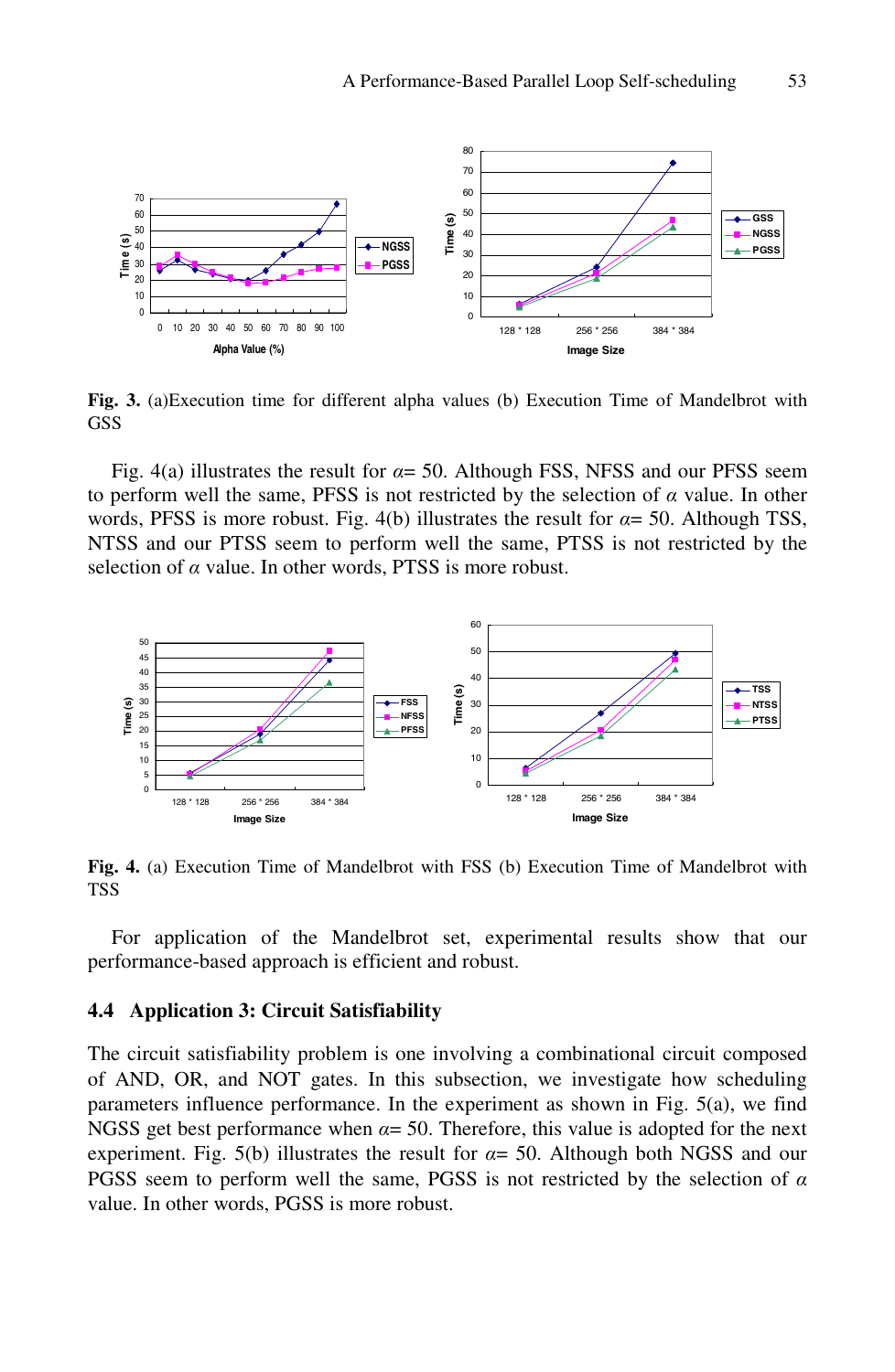

**Fig. 5.** (a)Execution time for different alpha values (b) Execution Time of Circuit Satisfiability with GSS

Fig. 6(a) illustrates the result for  $\alpha$  = 50. Although FSS, NFSS and our PFSS seem to perform well the same, PFSS is not restricted by the selection of *α* values. In other words, PFSS is more robust. Fig. 6(b) illustrates the result for  $\alpha$ = 50. Although TSS, NTSS and our PTSS seem to perform well the same, PTSS is not restricted by the selection of *α* value. In other words, PTSS is more robust.



**Fig. 6.** (a) Execution Time of Circuit Satisfiability with FSS (b) Execution Time of Circuit Satisfiability with TSS

For application of the Circuit Satisfiability problem, experimental results show that our performance-based approach is efficient and robust.

### **5 Conclusions and Future Work**

We have proposed a performance-based parallel loop self-scheduling (PPLSS) approach, which partitions work load according to performance ratio of grid nodes. It has been compared with previous algorithms by experiments on three types of application programs. In each case, our approach can obtain performance improvement on previous schemes. Besides, our approach is less sensitive to  $\alpha$  values than previous schemes; in other words, it is more robust. In our future work, we will implement more types of application programs to verify our approach. Furthermore, we hope to find better ways of modeling the performance function, incorporating network information.